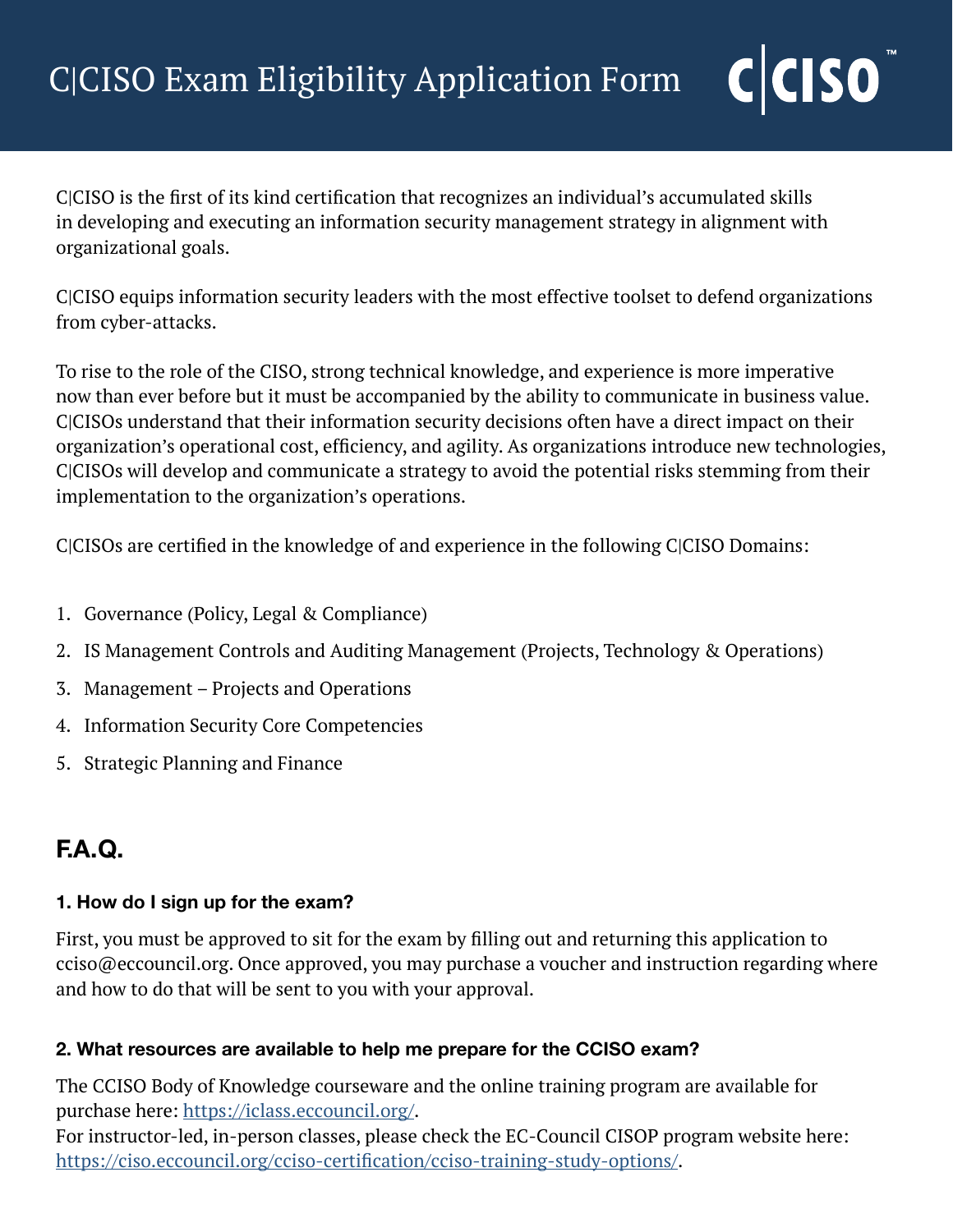### **3. What are the cost associated with the C|CISO application and exam?**

The application fee for the eligibility application is \$100. Once approved, the voucher for the exam can be purchased for \$999. Instructions on where and how to purchase the exam voucher will be sent to you once you are approved. These costs do not apply to students who have purchased training packages.

#### **4. What experience and skills do I need to possess in order to qualify to sit for the CCISO exam?**

To be approved to take the CCISO exam without first taking certified training, you will need to show evidence and present verifiers to show that you have 5 years of experience in each of the five CCISO domains. Experience waivers are available for some industry-accepted certifications and C|CISO Exam Eligibility Application Form higher education. Please see the chart below for more details on waivers. Experience Waivers are granted in certain domains in the case of industryaccepted, professional certifications and higher degrees in information security as show below. Between certification and training waivers, applicants can only waive 3 years of experience for each domain. If you have taken training, you must show 5 years of experience in 3 of the 5 domains in order to take the CCISO exam.

| <b>DOMAIN</b>                                                | <b>PROFESSIONAL CERTIFICATION</b><br><b>WAIVERS</b> | <b>EDUCATION WAIVERS</b>                                                                                                                                       |
|--------------------------------------------------------------|-----------------------------------------------------|----------------------------------------------------------------------------------------------------------------------------------------------------------------|
| 1. Governance (Policy,<br>Legal, &<br>Compliance)            | <b>CGEIT, CRISC</b>                                 | Ph.D. Information Security, MS<br><b>Security Management, MS</b><br><b>Information Security Engineering</b><br>(3 years), BS Information<br>Security (2 Years) |
| 2. IS Management<br>Controls &<br><b>Auditing Management</b> | <b>CGEIT, CRISC</b>                                 | Ph.D. Information Security, MS<br><b>Security Management, MS</b><br><b>Information Security Engineering</b><br>(3 years), BS Information<br>Security (2 Years) |
| 3. Leadership – Projects<br>and Operations                   | PMP, ITL, PM in IT Security,                        | Ph.D. Information Security, MS<br><b>Security Management, MS</b><br><b>Information Security Engineering</b><br>(3 years), BS Information<br>Security (2 Years) |
| 4. Information Security<br><b>Core Concepts</b>              | CISSP, LPT, EDRP, CIPP,<br>MBCP, CEH, CHFI          | Ph.D. Information Security, MS<br><b>Security Management, MS</b><br><b>Information Security Engineering</b><br>(3 years), BS Information<br>Security (2 Years) |
| 5. Strategic Planning &<br>Finance                           | None                                                | Ph.D. Information Security, MS<br><b>Security Management, MS</b><br><b>Information Security</b><br>Engineering, (3 years); CPA,<br>MBA, M. Fin. (2 years)      |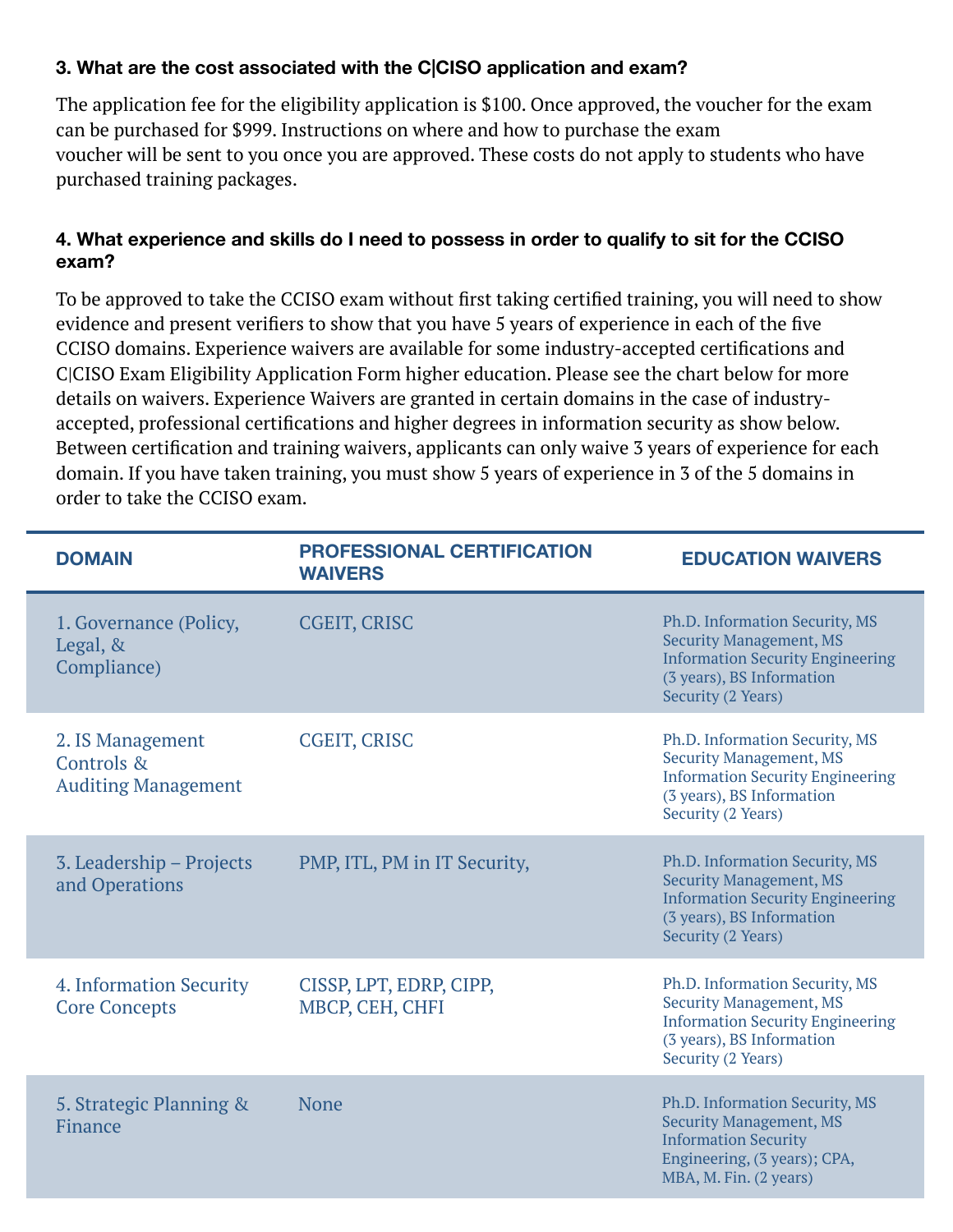#### **5. Can I be Grandfathered into the program?**

No. Grandfathering for the CCISO program ended December 31, 2013. There are no exceptions.

#### **6. Does the CCISO Program map to any US Government frameworks?**

Yes, the CCISO program maps to the US Government's NICE framework. You can learn more here: [http://ciso.eccouncil.org/wp-content/uploads/2013/09/NICE-IA-Framework-and-EC-Council-Certs-](https://ciso.eccouncil.org/wp-content/uploads/2013/09/NICE-IA-Framework-and-EC-Council-Certs-Ecosystem-Mapping-CCISO.pdf)[Ecosystem-Mapping-CCISO.pdf.](https://ciso.eccouncil.org/wp-content/uploads/2013/09/NICE-IA-Framework-and-EC-Council-Certs-Ecosystem-Mapping-CCISO.pdf)

#### **7. What if I am not qualified to take the CCISO Exam?**

Applicants found not qualified for the CCISO Exam may choose to take the EC-Council Information Security Manager (EISM) exam instead. The EISM exam is less challenging than the CCISO exam and leads to the EISM certification, which has no experience requirements, but does require that you take CCISO training.

#### **8. How do I know if C|CISO is for me?**

C|CISO is the right choice for you and your career if you:

- Aspire to attain the highest regarded title within the information security profession CISO
- Already serve as an official CISO
- Or perform CISO functions in their organization without the official title

#### **9. How long is the CCISO certification valid?**

Your C|CISO certification is valid for a period of one year.

#### **10. What do I need to do to renew my certification?**

To renew your certification you must satisfy the Continuing Education requirements and remit a renewal fee of \$100.00 (USD).

#### **11. I have more questions.**

We are happy to answer your questions. Please email us at  $CCISO@eccounti.org$  or call +1-505-341-3228 for more information.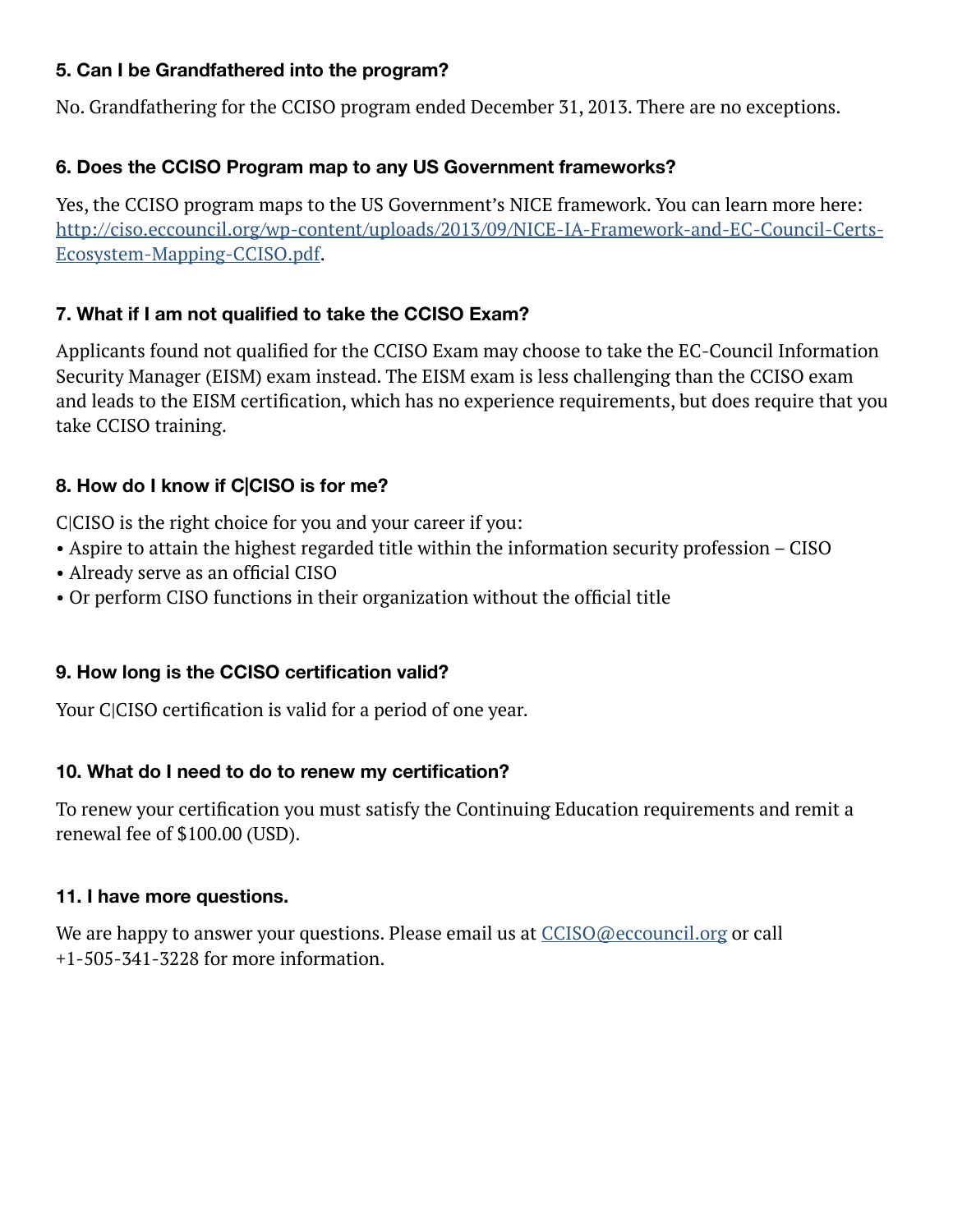# **EC-COUNCIL C|CISO Application Form**

Section 1: Applicant Information

| <b>First Name:</b>                                                                      | <b>Last Name:</b>                                             |
|-----------------------------------------------------------------------------------------|---------------------------------------------------------------|
|                                                                                         |                                                               |
| <b>Address:</b>                                                                         | City:                                                         |
|                                                                                         |                                                               |
| State:                                                                                  | Country:                                                      |
|                                                                                         |                                                               |
| <b>Postal Code:</b>                                                                     | <b>Business or Home Phone:</b>                                |
|                                                                                         |                                                               |
| <b>Business or Home E-mail:</b>                                                         | <b>Current Employer:</b>                                      |
|                                                                                         |                                                               |
| <b>Current Title/Position:</b>                                                          | Have you taken Accredited CCISO training?                     |
|                                                                                         | <b>Yes</b><br><b>No</b>                                       |
| If yes: Name of Training Center:<br>(if iLearn or direct EC-Council class, enter "ECC") | <b>Name of Instructor:</b>                                    |
|                                                                                         |                                                               |
| <b>Class Date:</b>                                                                      | If you have an EISM voucher,<br>please enter the number here: |
|                                                                                         |                                                               |

Section 2: Employment Information

For each employer, enter information that pertains to the Information Security and Management experience that you have gained during this employment period. Beginning with the most current position, enter each job title(s) held and the start and end dates of your employment (month/day/year). Place a check mark next to each of the domains that your employment covered. If you need to add more employers to show 5 years of experience in each of the 5 domains, please do so on an

attachment that shows the same information that is requested on the application. Resumes cannot be accepted in lieu of the information on the application.

The 5 CICISO Domains are:

- 1. Governance (Policy, Legal & Compliance)
- 2. IS Management Controls and Auditing Management (Projects, Technology & Operations)
- 3. Management Projects and Operations
- 4. Information Security Core Competencies
- 5. Strategic Planning and Finance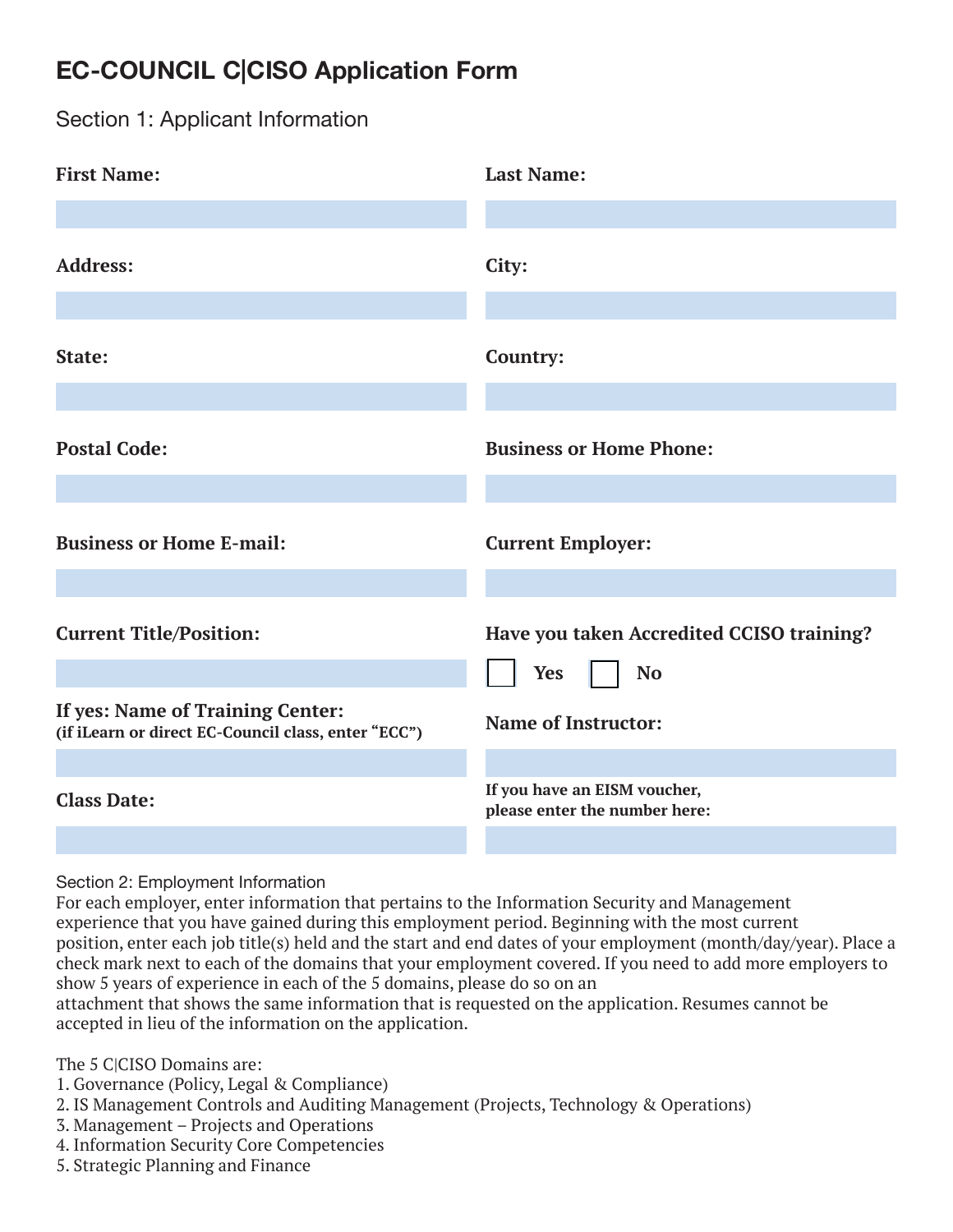| <b>Employer 1 Name:</b>                                                                                   | Job Title:                  |
|-----------------------------------------------------------------------------------------------------------|-----------------------------|
| <b>Employment Start Date:</b>                                                                             | <b>Employment End Date:</b> |
| Please check the domains that this<br>employment covered:<br>Domain 1<br>Domain 4<br>Domain 2<br>Domain 5 |                             |
| Domain 3<br><b>Employer 2 Name:</b>                                                                       | Job Title:                  |
| <b>Employment Start Date:</b>                                                                             | <b>Employment End Date:</b> |
| Please check the domains that this<br>employment covered:                                                 |                             |
| Domain 1<br>Domain 4<br>Domain 2<br>Domain 5<br>Domain 3                                                  |                             |
| <b>Employer 3 Name:</b>                                                                                   | Job Title:                  |
| <b>Employment Start Date:</b>                                                                             | <b>Employment End Date:</b> |
| Please check the domains that this<br>employment covered:                                                 |                             |
| Domain 1<br>Domain 4<br>Domain 2<br>Domain 5<br>Domain 3                                                  |                             |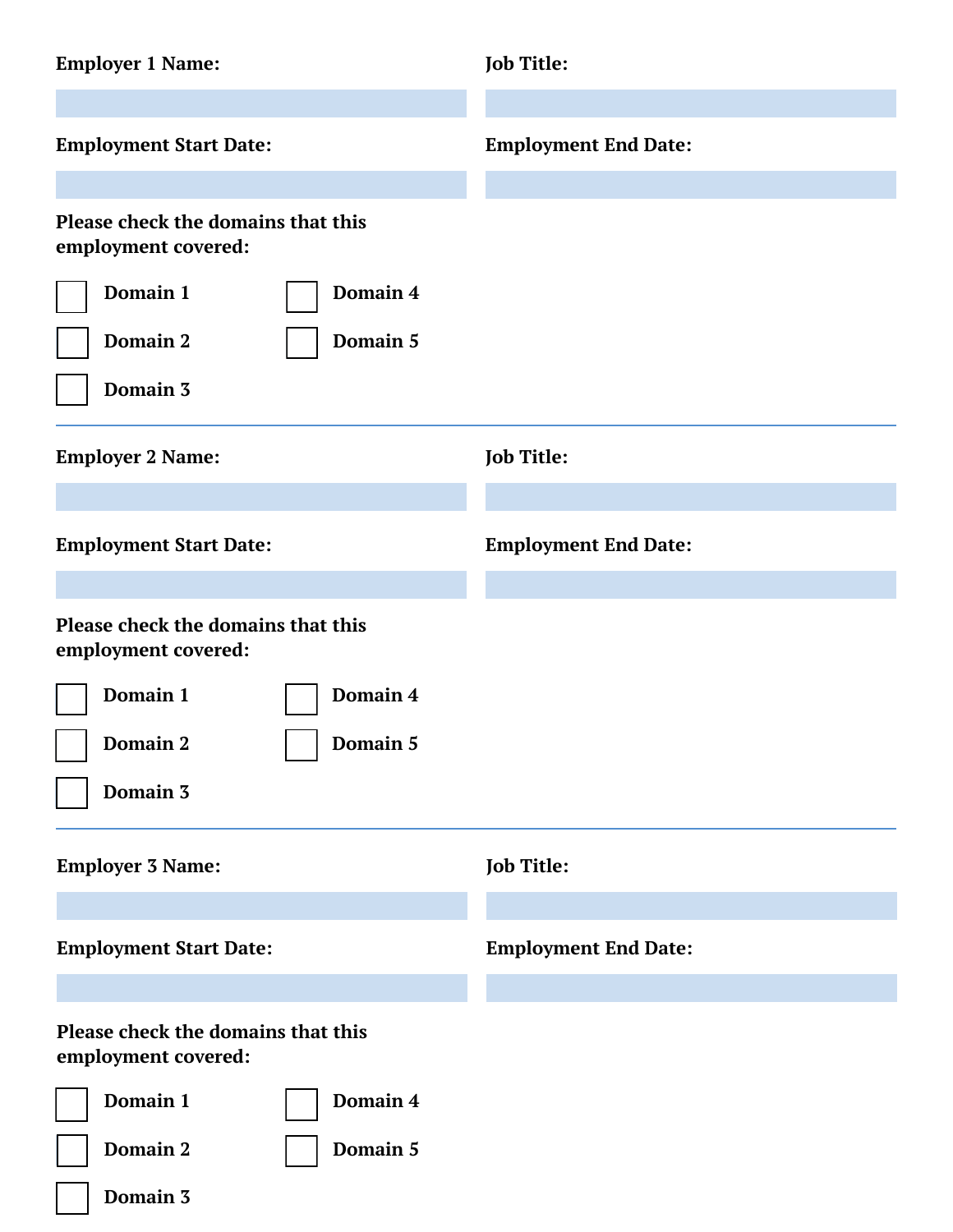| <b>Employer 4 Name:</b>                                   | <b>Job Title:</b>           |
|-----------------------------------------------------------|-----------------------------|
| <b>Employment Start Date:</b>                             | <b>Employment End Date:</b> |
| Please check the domains that this<br>employment covered: |                             |
| Domain 1<br>Domain 4<br>Domain 2<br>Domain 5<br>Domain 3  |                             |
|                                                           |                             |
| <b>Employer 5 Name:</b>                                   | <b>Job Title:</b>           |
| <b>Employment Start Date:</b>                             | <b>Employment End Date:</b> |
| Please check the domains that this<br>employment covered: |                             |
| Domain 1<br>Domain 4                                      |                             |
| Domain 2<br>Domain 5                                      |                             |

#### Section 3: Experience Information Summary

Summarize your employment and C|CISO domain work experience from all employers listed above by listing the number of years of experience you have gained in each domain. Keep mind that experience can be earned in more than one domain at the same time. Most high-level information security jobs require work in all five domains at the same time, so even though you may list 5 years in each domain, that does not imply that you have (or that this program requires) 25 years of experience. The number in each box for each domain should correspond to the total years of experience you listed in the Employment sections (Section 2.a-e above) (sum of each job listed).

| Domain 1    | <b>Domain 2</b> | Domain 3    | Domain 4    | Domain 5    |
|-------------|-----------------|-------------|-------------|-------------|
|             |                 |             |             |             |
| Section 3.a | Section 3.b     | Section 3.c | Section 3.d | Section 3.e |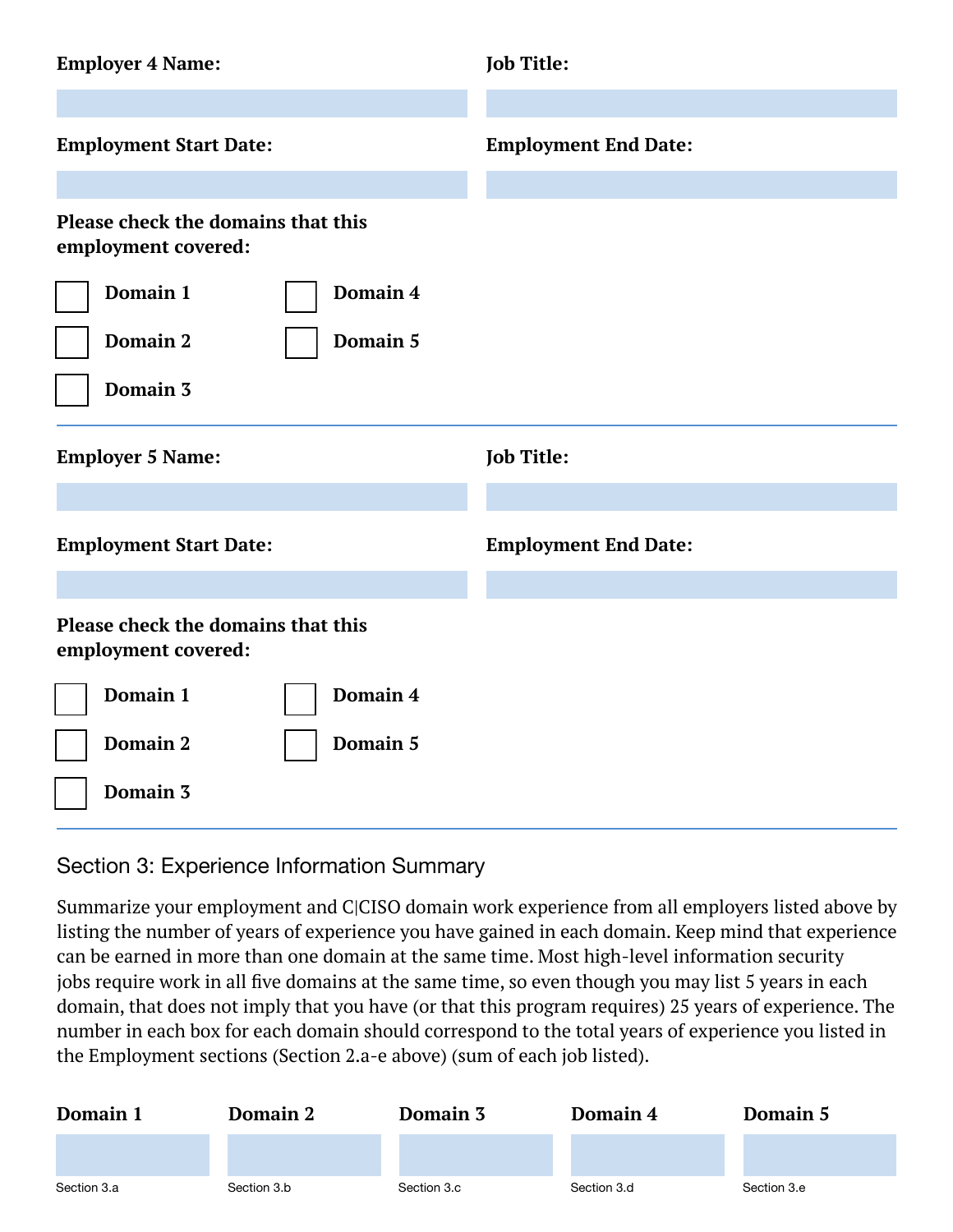# Section 4: Waivers (optional)

If you have the required years of experience (5 years in each domain for candidates not taking training and 5 years in 3 of the 5 domains for students taking training), skip to Section 5. This section is only required if you are lacking in experience and are requesting waivers in order to qualify for the CCISO exam.

Summarize the waivers you are submitted for acceptance below. For more information regarding ECCouncil's waiver policy, please see the table on page 2 of this document. If you are submitting professional certifications, please include a scan of the certificate as well as the certificate number (if not visible on the certificate). If you are submitting education for a waiver, please make sure to send your unofficial transcript along with your application. Please list the certifications or waivers you are submitting for each domain below. Between certification and training waivers, applicants can only waive 3 years of experience for each domain. Only three years will be waived for each domain regardless of how many waivers you qualify for in each domain.

*Please remember: If you have the required years of experience, this section is not required and will not be evaluated.*

#### **1. Domain 1 (list certifications/degrees):**

| Section 4.a                                | <b>Number of Years Waived:</b> |  |
|--------------------------------------------|--------------------------------|--|
| 2. Domain 2 (list certifications/degrees): |                                |  |
|                                            |                                |  |
| Section 4.a                                | <b>Number of Years Waived:</b> |  |
| 3. Domain 3 (list certifications/degrees): |                                |  |
|                                            |                                |  |
| Section 4.a                                | <b>Number of Years Waived:</b> |  |
| 4. Domain 4 (list certifications/degrees): |                                |  |
|                                            |                                |  |
| Section 4.a                                | <b>Number of Years Waived:</b> |  |
| 5. Domain 5 (list certifications/degrees): |                                |  |
|                                            |                                |  |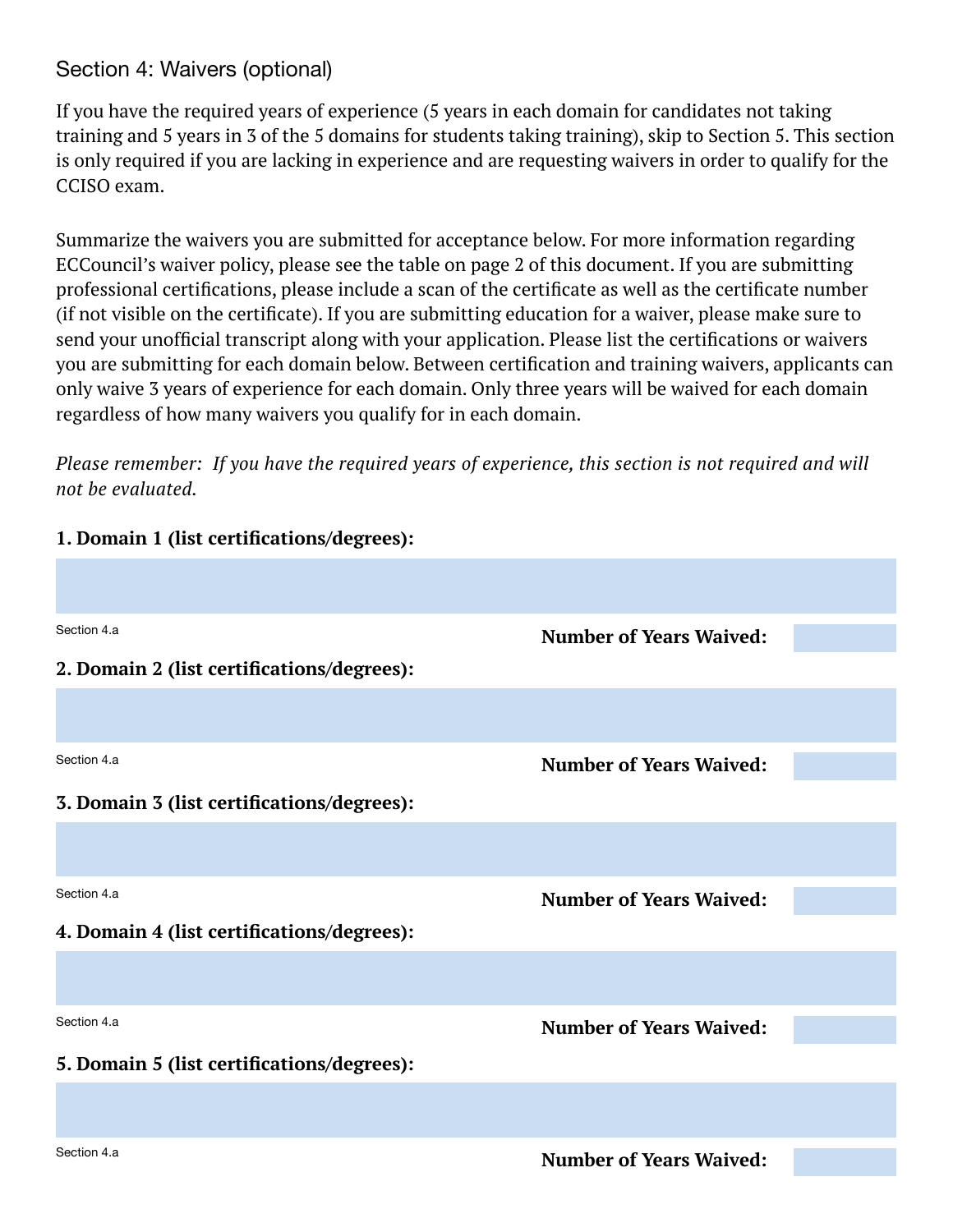# Section 5: Experience & Waiver Totals

In the boxes below, please put the total number of years experience plus years requested for waivers for each domain:

| Domain 1                                  | Domain 2                      |  |
|-------------------------------------------|-------------------------------|--|
| Section 3 a plus Section 4.a:             | Section 3 b plus Section 4.b: |  |
| Domain 3                                  | Domain 4                      |  |
| Section 4 c plus Section 5 c:             | Section 4 d plus Section 5.d: |  |
| Domain 5<br>Section 4 e plus Section 5.e: |                               |  |

Section 6: Employment and C|ISO Domain Work Experience Verification

Please identify up to five individuals qualified to verify your work experience in each of the five CCISO Domains. Please submit as many verifiers as is necessary. All CCISO applicants must be verified, regardless of waivers or experience level. EC-Council will independently reach out to the verifiers listed to confirm your experience in the domains you indicate below:

#### **Verifier 1**

| Name:                 | <b>Job Title:</b>              |
|-----------------------|--------------------------------|
|                       |                                |
| <b>Company Name:</b>  | <b>Business Phone:</b>         |
|                       |                                |
| <b>Email Address:</b> | <b>Domains to be Verified:</b> |
|                       | Domain 1                       |
|                       | <b>Domain 2</b>                |
|                       | Domain 3                       |
|                       | Domain 4                       |
|                       | Domain 5                       |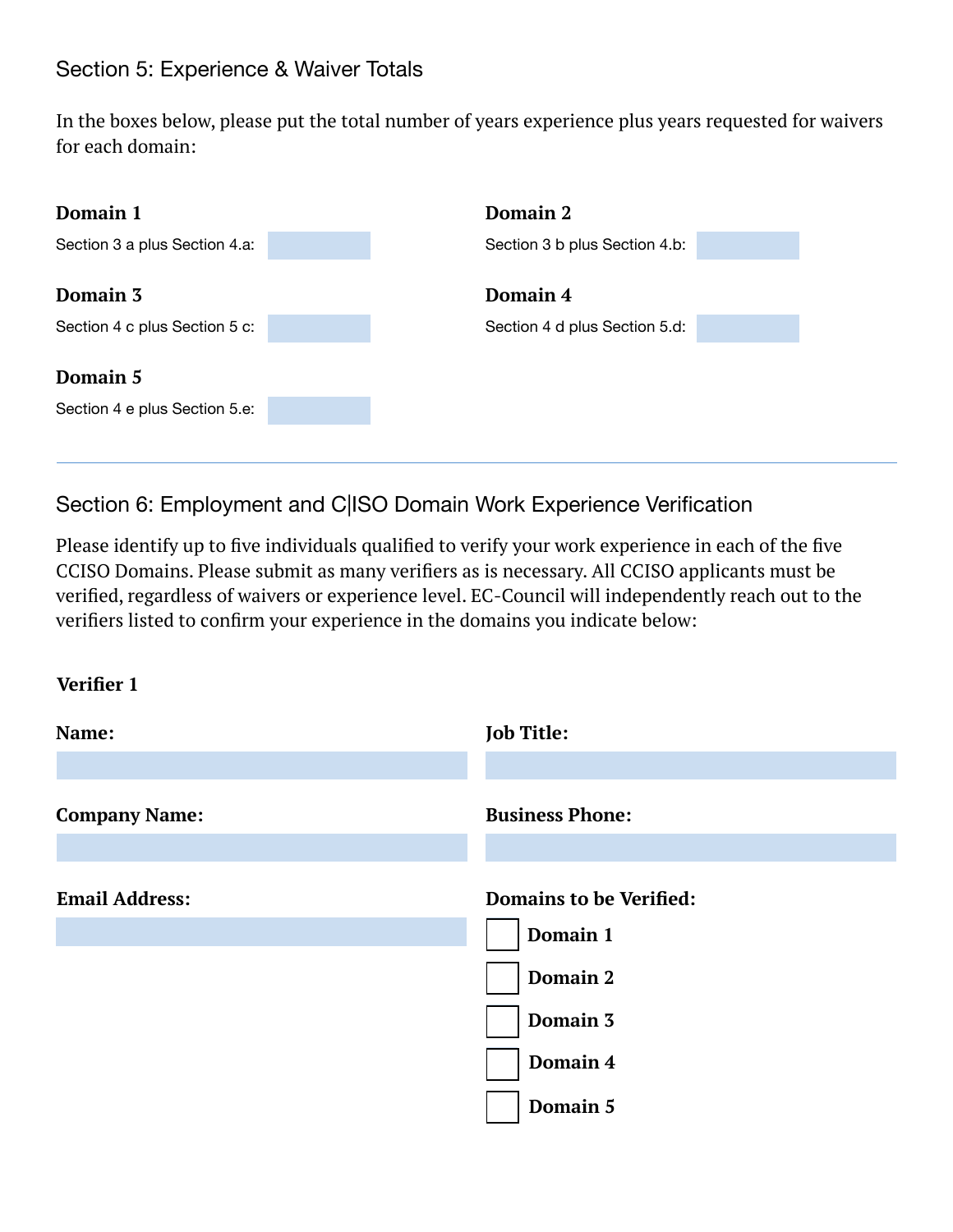# **Verifier 2**

| Name:                 | <b>Job Title:</b>                                                                                 |
|-----------------------|---------------------------------------------------------------------------------------------------|
| <b>Company Name:</b>  | <b>Business Phone:</b>                                                                            |
| <b>Email Address:</b> | <b>Domains to be Verified:</b><br>Domain 1<br>Domain 2<br>Domain 3<br>Domain 4<br>Domain 5        |
| Verifier 3            |                                                                                                   |
| Name:                 | <b>Job Title:</b>                                                                                 |
| <b>Company Name:</b>  | <b>Business Phone:</b>                                                                            |
| <b>Email Address:</b> | <b>Domains to be Verified:</b><br>Domain 1<br><b>Domain 2</b><br>Domain 3<br>Domain 4<br>Domain 5 |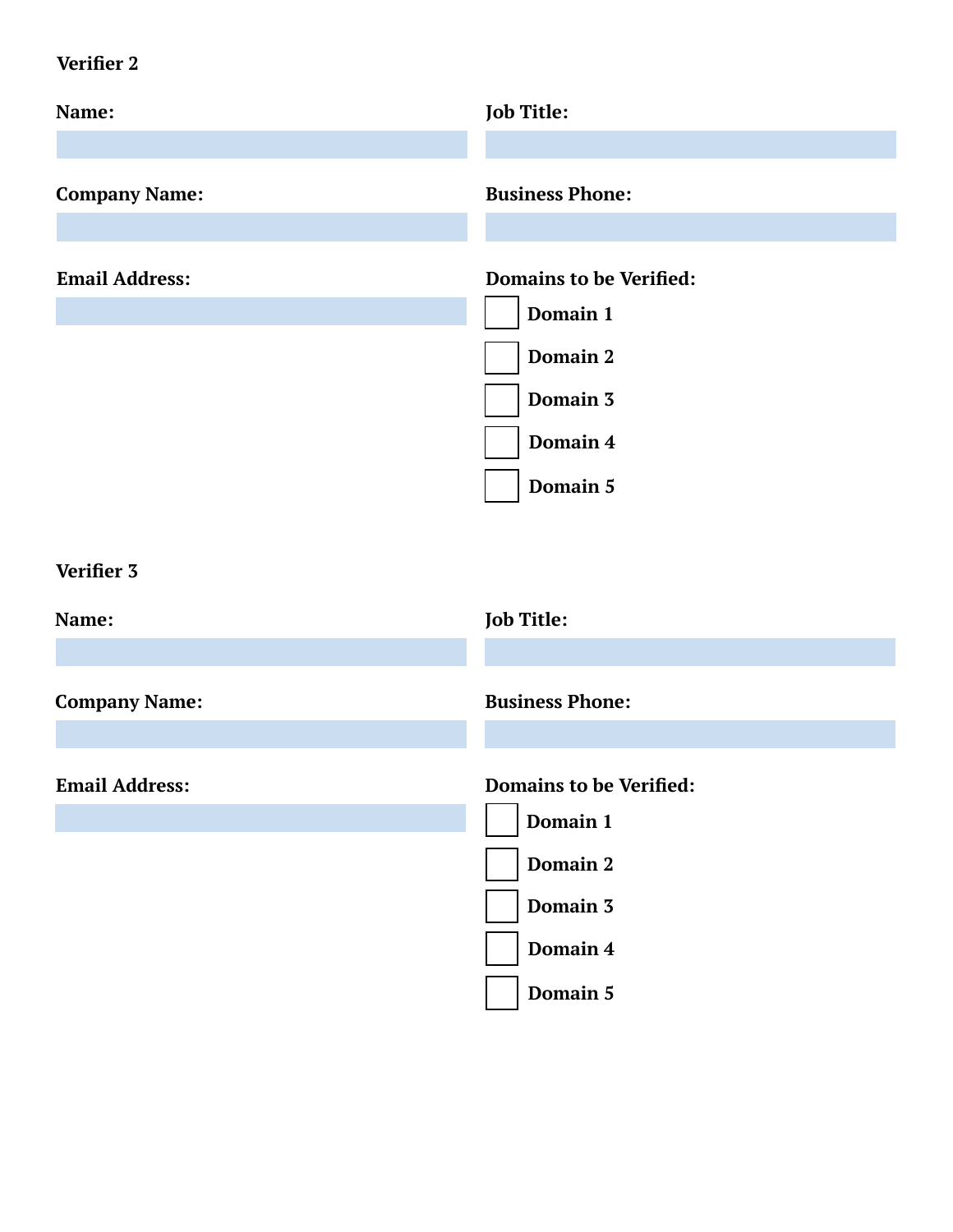# **Verifier 4**

| <b>Job Title:</b>                                                                                 |
|---------------------------------------------------------------------------------------------------|
| <b>Business Phone:</b>                                                                            |
| <b>Domains to be Verified:</b><br>Domain 1<br>Domain 2<br>Domain 3<br>Domain 4<br>Domain 5        |
|                                                                                                   |
| <b>Job Title:</b>                                                                                 |
| <b>Business Phone:</b>                                                                            |
| <b>Domains to be Verified:</b><br>Domain 1<br><b>Domain 2</b><br>Domain 3<br>Domain 4<br>Domain 5 |
|                                                                                                   |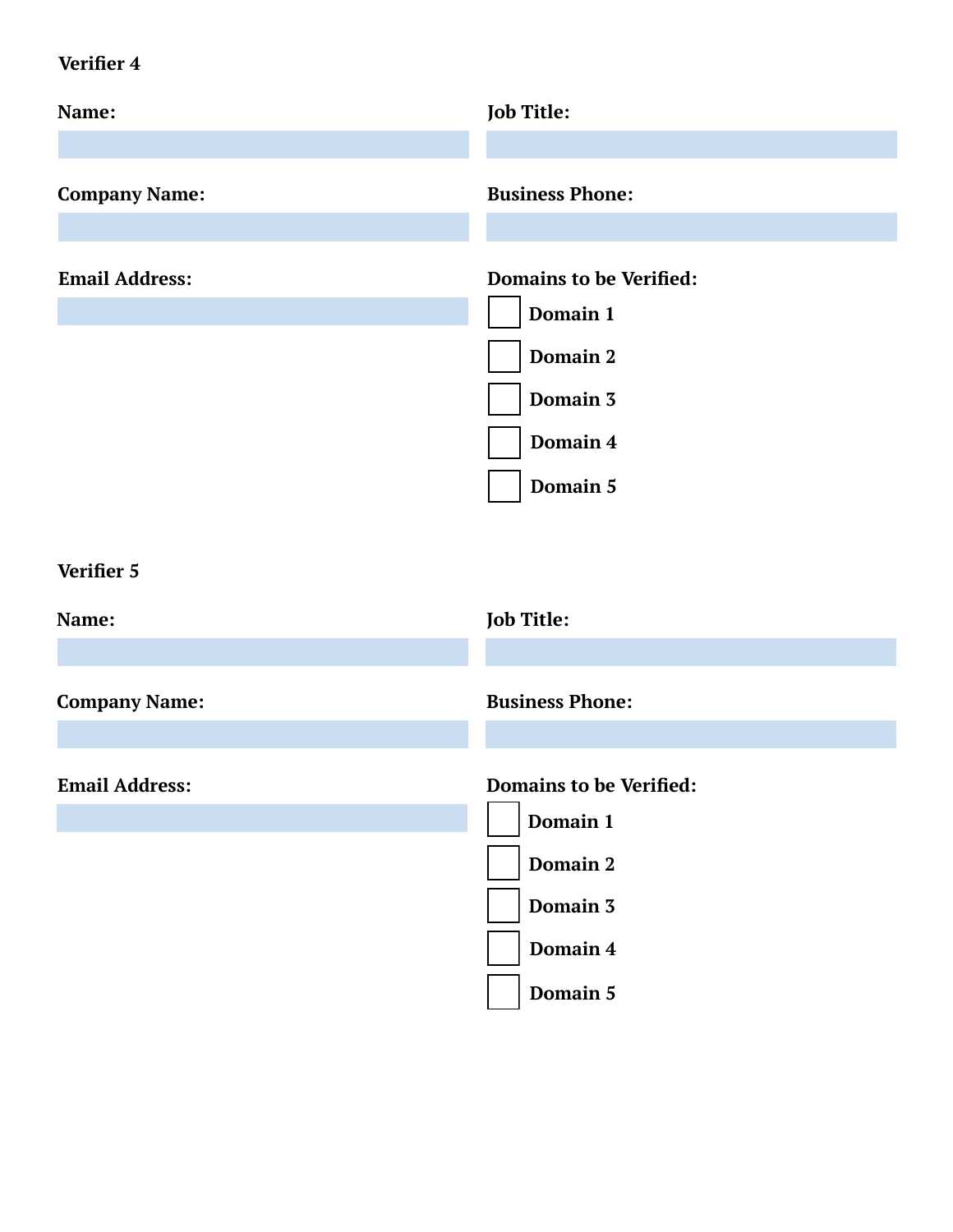**I** hereby submit my application for EC-Council's C|CISO certification. I certify that the information provided by me is true and accurate. In the event that any statements or information provided by me in this application is false and/or if I violate any of the rules and regulations governing C|CISO certification, I agree to denial of certification. I agree to adhere to the EC-Council's Code of Professional Ethics and the Continuing Education Policy. I authorize EC-Council to disclose my certification status. Contact my verifiers (Listed above), employers, and/or suitable parties in order to verify the authenticity of my claims. Information may be used by EC-Council to contact me and to send me information about products and services that may be of interest to me, including marketing and promotional materials. I understand that the decision to grant me access to the C|CISO exam rests solely and exclusively with EC-Council and that EC-Council's decision is final. I agree to hold EC-Council, its officers, directors and employees harmless from any complaint or damage arising out of any action or omission by any of them in connection with this application, the application process or the failure to issue me C|CISO certification.

By submitting this form to EC-Council, I agree to indemnify and hold EC-Council, its corporate affiliates, and their respective officers, directors and shareholders harmless from and against any and all liabilities arising from my submission of Personally Identifiable Information (such as passport, government ID, social security number etc.) to EC-Council. I understand that should EC-Council receive any Personally Identifiable Information attached to this application, this application will be rejected.

#### **Signature:**

**Date: Typed Name:**

Note: We do accept electronic signatures as long as the signature can be validated by standard Adobe Reader software. If you use a digital signature that cannot be recognized by the Application Processing Team, a standard signature will be requested.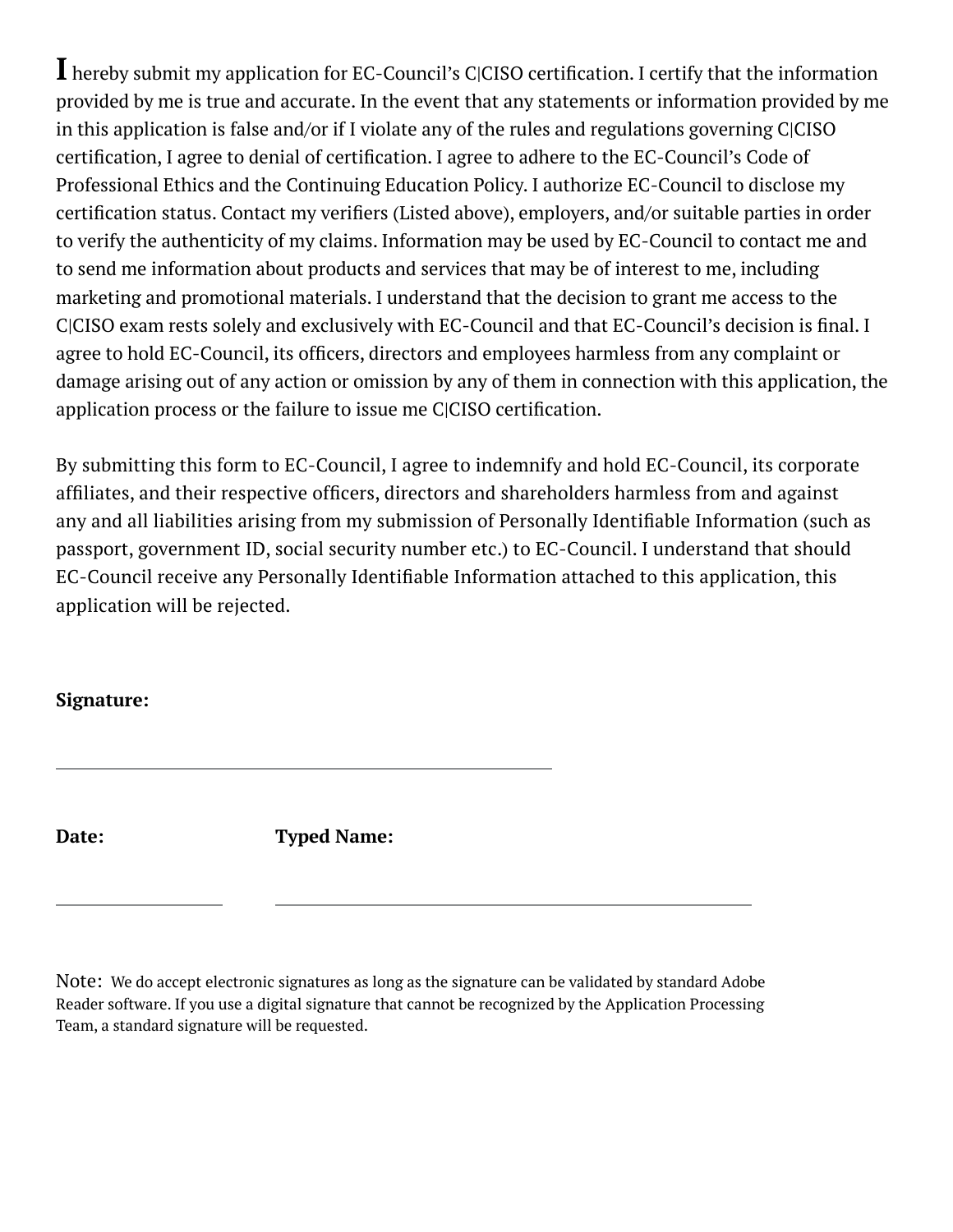## **Strictly Confidential**

EC-Council DECLARATION OF NO CRIMINAL CONVICTION To: The President International Council of E-Commerce Consultants 6330 Riverside Plaza Ln NW Suite 210 Albuquerque, NM 87120 United States of America

Sir, IN CONSIDERATION of being granted the Certified Chief Information Security Officer (C|CISO) credential, I HEREBY DECLARE that:

1. I have not been convicted of any felony; I do not have a criminal background whatsoever and do not intend to use the certification for any purpose other than what it is intended.

2. International Council of E-Commerce Consultants (EC-Council) has the right to revoke or reject my certification status or application package if I am found to have been involved in criminal activity pre or post certification.

3. EC-Council has the right to revoke the C|CISO credential if I fail to pay fees due and/or fail to maintain the required points under EC-Council's Continuing Education system. EC-Council has the right to request a criminal background/police verification report to prove that I have not committed any crimes as a basis for licensure renewal.

4. All information contained in my C|CISO Application package are true and correct.

5. I will not make any derogatory remarks against EC-Council or its certifications.

6. I will not use the C|CISO credential for fraud, deception, theft, sabotage or other malicious or unethical activities.

7. EC-Council shall not be held liable or responsible for the lack of knowledge, experience, or quality of work as a Certified Chief Information Security Officer.

8. I will adhere to the C|CISO Code of Ethics.

9. I will comply with all the obligations and requirements of the C|CISO credential.

10. I indemnify EC-Council against any claims that arise against EC-Council due to my negligence, inaptitude or for any other reason whatsoever in the execution of my duties as a Certified Chief Information Security Officer or the revocation of my license.

11. I declare under the penalties of perjury that all information provided by myself to EC-Council is true and correct.

#### **Signature:**

**Date: Typed Name:**

Note: We do accept electronic signatures as long as the signature can be validated by standard Adobe Reader software. If you use a digital signature that cannot be recognized by the Application Processing Team, a standard signature will be requested.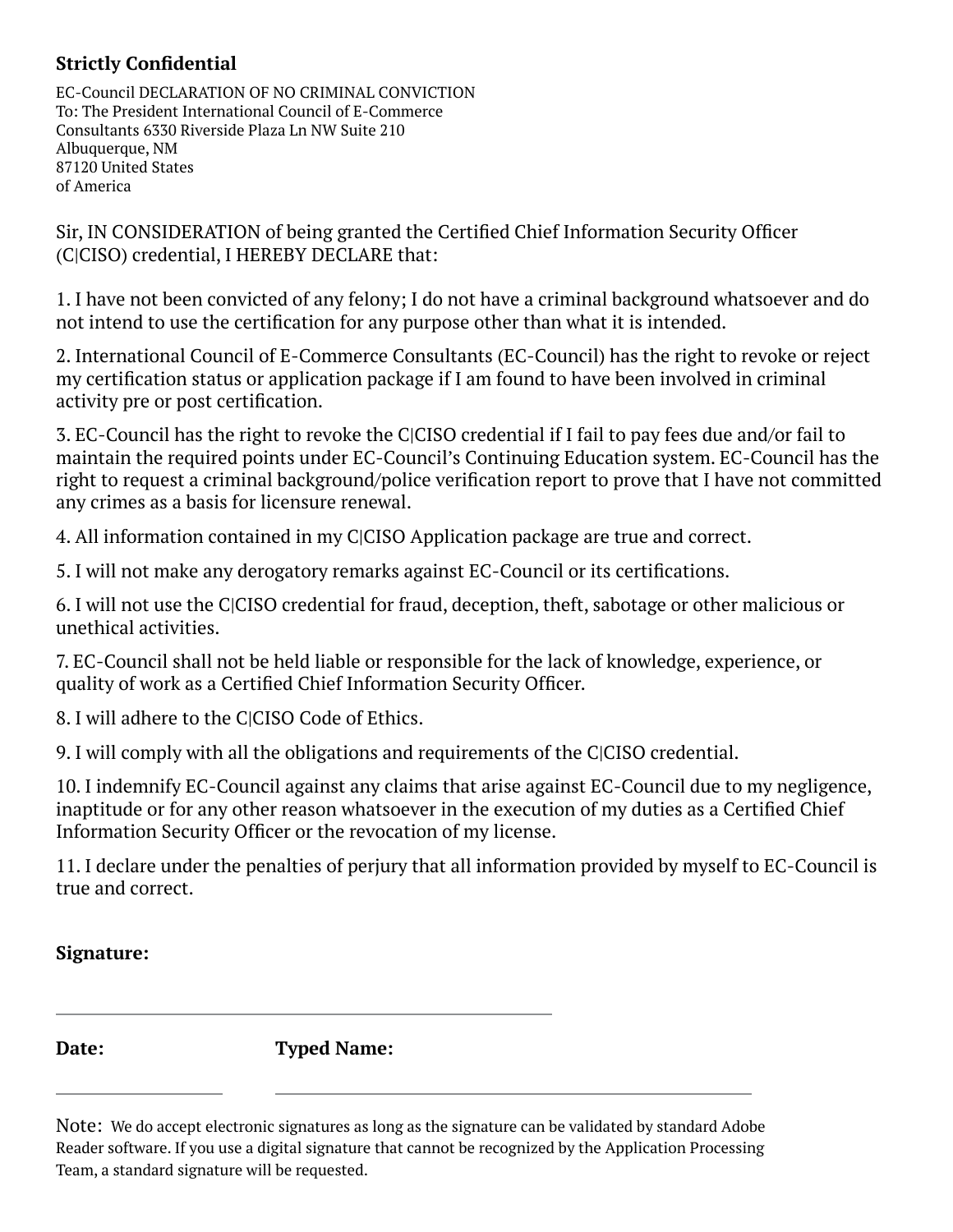# **C|CISO Professional Code of Conduct v1.0**

Preamble The C|CISO Professional Code of Conduct ("Code") has been established to act as a guide for C| CISO Professionals. C|CISO Professionals are advised to refer to the Code when faced with ethical or moral dilemmas. All C|CISO Professionals must abide by and enforce the Code. Any violation of the Code will be subject to review by EC-Council and may lead to suspension or revocation of the C|CISO Professional certification.

By adhering to this Code, C|CISO Professionals agree to uphold their responsibilities to society, the profession, their employers, and their clients at all times.

# **Code of Conduct**

The Code is divided into four main principles:

- 1. To act within legal limits
- 2. To act with honesty and integrity
- 3. To uphold professionalism
- 4. To maintain privacy and confidentiality

## **1. To act within legal limits**

- C|CISO Professionals shall respect and abide by all local, state, federal and international laws pertaining to their course of work.
- C|CISO Professionals shall ensure that they do not engage in any unlawful activities.
- C|CISO Professionals shall report to the proper authorities all and any unlawful acts known to them.
- C|CISO Professionals shall honor the work agreement signed between himself and the client organization and stay within the limits of the agreement.

#### **2. To act with honesty and integrity**

- C|CISO Professionals shall act with full honesty, integrity and responsibility at all times.
- C|CISO Professionals shall not partake in any deceptive or manipulative activities.
- C|CISO Professionals shall not partake in activities which have a negative outcome on society.
- C|CISO Professionals shall avoid real or perceived conflicts of interest whenever possible and disclose them to affected parties when they do exist.
- C|CISO Professionals shall carry out their duties in an ethical manner without harm to the client organization.